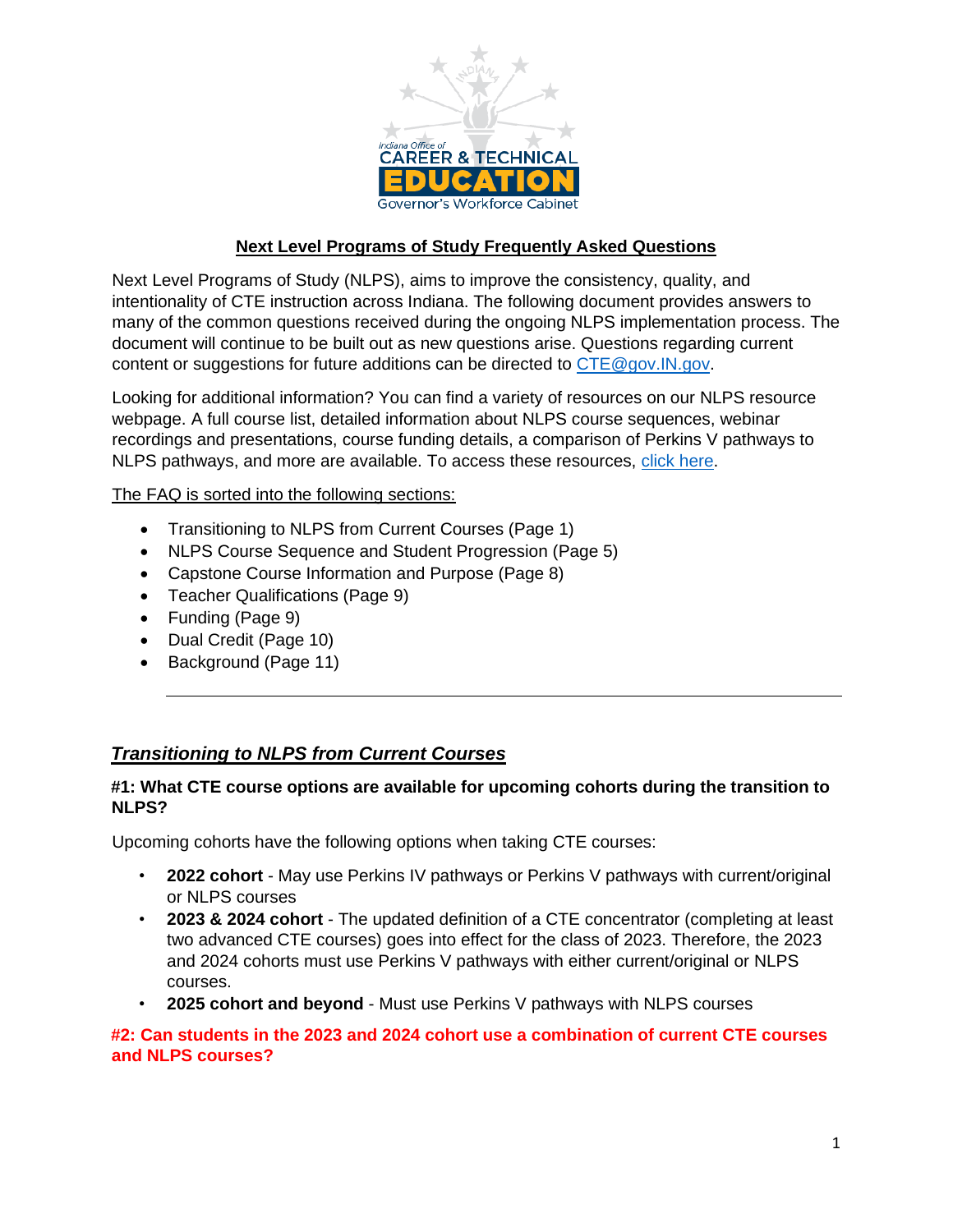• No. Students may *not* use a combination of current/original Perkins V courses and NLPS courses because of duplicative standards. The best resource to know which advanced courses are required for all Perkins V pathways (current/original and NLPS) is the [Master Pathways Document.](https://www.in.gov/gwc/cte/files/Master-Pathways-Document_11.19.21.xlsx)

### **#3: If my school / district is phasing in NLPS while phasing out current Perkins V course sequences, can students earn concentrator status by combining courses in either/ both course sequences?**

• Generally no – If a student begins a CTE pathway taking courses in the Perkins V sequence / pathway, they must complete concentrator status by taking current/original Perkins V courses. Any student who begins their program of study using NLPS courses must complete all of the requirements outlined in that NLPS sequence.

Courses are not interchangeable between the two sequences to earn concentrator status. Many courses may have duplicative standards as stated in the previous question. Please refer to Question 10 on Page 4 for additional assistance on scheduling flexibility during the transition to NLPS.

There are some exceptions to this guidance. In cases where a course is listed in both the course sequence for the Perkins V current pathways and the NLPS course sequence, a student can use the enrollment to meet the requirements for either course sequence. The best place to review the course sequences is the [Master Pathways](https://www.in.gov/gwc/cte/files/Master-Pathways-Document_11.19.21.xlsx)  [Document.](https://www.in.gov/gwc/cte/files/Master-Pathways-Document_11.19.21.xlsx)

For the 2022-2023 and 2023-2024 school years, if your school is transitioning course offerings and you have a senior impacted by the transition and need assistance reviewing options, please reach out to our office for guidance and recommendations: [CTE@gov.IN.gov.](mailto:CTE@gov.IN.gov)

## **#4: Can you provide additional clarification on what the definition of a CTE concentrator is moving forward?**

• Beginning with the 2023 cohort, **Indiana has adopted the following definition of a CTE concentrator based on guidance from the federal Perkins Act:** A student who *completes at least two advanced courses in a single Career and Technical Education program or program of study.*

Advanced courses include the Concentrator A and Concentrator B courses listed in the current/original Perkins V pathways and the NLPS course sequences. The Office of CTE defines completes as meeting all required prerequisites and earning at least 2 credits in each advanced course. Under this definition of completes, students will have to earn 2 credits in the Principles, Concentrator A, and Concentrator B course within a Next Level Program of Study to qualify as a concentrator under Perkins.

**To qualify as a CTE concentrator under Graduation Pathways,** the student must also complete the courses required for concentrator status with a C average.

#### **#5: How should schools make determinations about what programs of study they will offer?**

• Schools are encouraged to first use th[e](https://www.in.gov/gwc/cte/files/NLPS-Planning-Guide_11.5.21.pdf) [NLPS Planning Guide](https://www.in.gov/gwc/cte/files/NLPS-Planning-Guide_11.5.21.pdf) when making determinations on program of study offerings. The guide provides a rubric that will assist schools in thinking through multiple factors that are key towards making decisions around program offerings.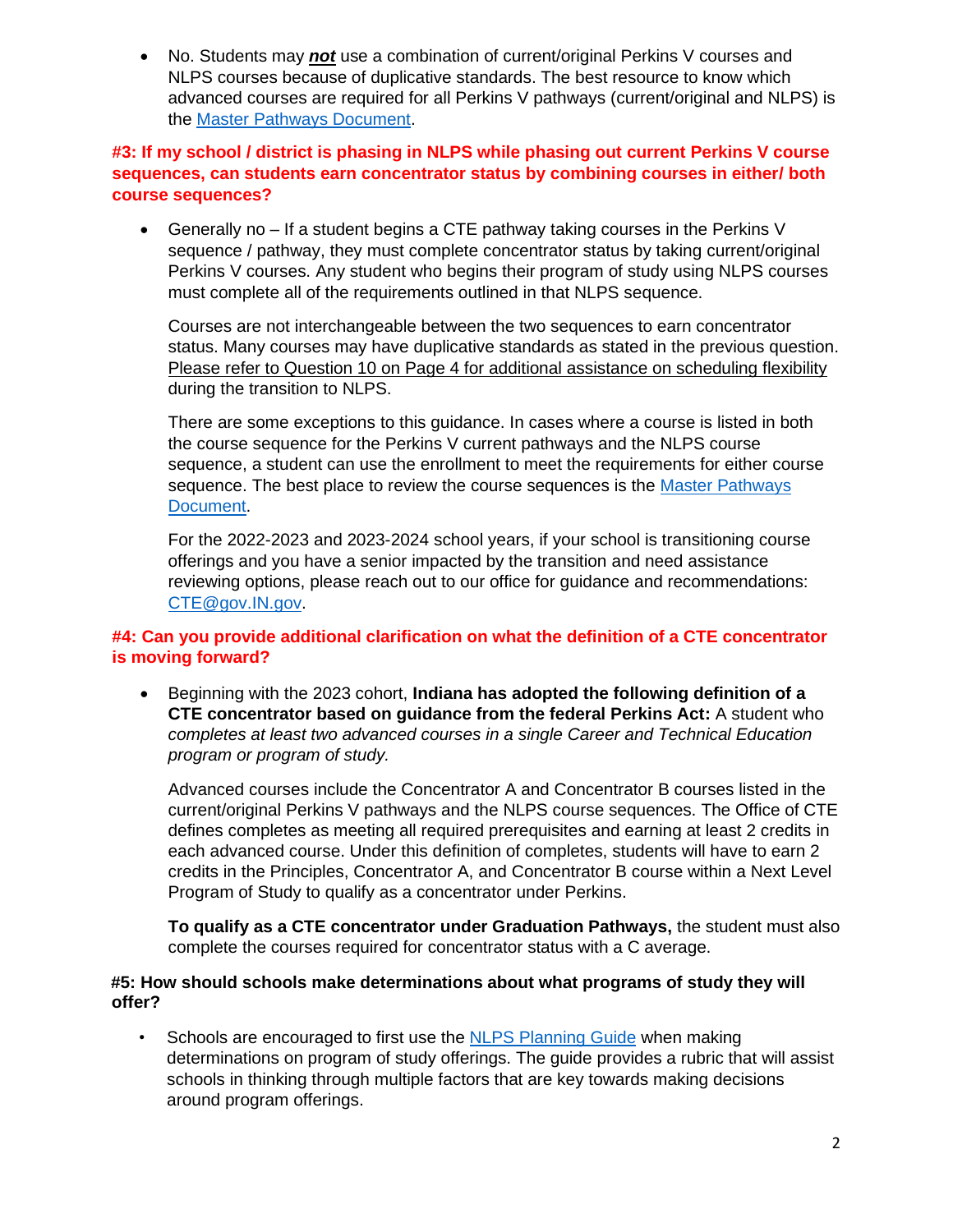## **#6: What courses that counted for Perkins IV pathways will no longer count toward CTE concentrator status under Perkins V?**

The best resource to know which advanced courses are required for all Perkins V pathways (current and NLPS courses) is the [Master Pathways Document.](https://www.in.gov/gwc/cte/files/Master-Pathways-Document_11.19.21.xlsx) Any course not on the document does not count toward concentrator status beginning with the 2023 cohort. Some examples of courses that will no longer count are shared below:

- Foundational, Introductory, and the Work-Based Learning Capstone (5974) or Cooperative Education (6162) courses.
- Some advanced courses, such as 3-D Computer Animation (5530) and Sports and Entertainment Marketing (5984), no longer count toward concentrator status.
- The change to Perkins V will also result in changes to some programs, such as Tractor Trailer Operations (CDL). The Tractor Trailer Operations course by itself will no longer lead to concentrator status.

#### **#7: What resources are available to help plan for the transition to NLPS?**

The Office of CTE has developed several resources to assist schools and career centers in transitioning to NLPS. These resources can all be found on the Office of CTE's NLPS Resource webpage found at [this link.](https://www.in.gov/gwc/cte/career-pathways-programs-of-study/) As new resources become available or current resources are updated, information is always placed on this page.

#### **#8: When will the NLPS Review Document be updated to include competencies for programs of study newly available for the 2022-2023 school year?**

• **The document has been updated with competencies for newly available programs of study as of April 4.** Examples of these programs include - Computer Science, Fashion and Textiles, Radio and Television Broadcasting, and Sport & Human Performance. Each of these new programs went through the same competency vetting process that was used for the first round of NLPS pathways available during this school year. This process included open surveys and forming steering committees that include secondary/postsecondary instructors and content specialists.

#### **#9: Is it best to move straight to NLPS from Perkins IV?**

• **When transitioning from Perkins IV to Perkins V, schools are encouraged to consider transitioning directly to NLPS courses.** This will create the smoothest transition in many cases. However, current Perkins V courses can be used for the 2023 and 2024 cohort. One primary consideration when making this determination should be ensuring students don't have to repeat coursework. To assist with this, our team has worked to provide flexibility in a variety of ways. One primary example is the option to offer a NLPS Principles course and a Level I course in the same course period but enroll students in different course codes. This option is further described in the next question. The [NLPS Planning Guide](https://www.in.gov/gwc/cte/files/NLPS-Planning-Guide_11.5.21.pdf) [a](https://www.in.gov/gwc/cte/files/NLPS-Planning-Guide_11.5.21.pdf)lso contains key information on scheduling flexibility with the transition to NLPS.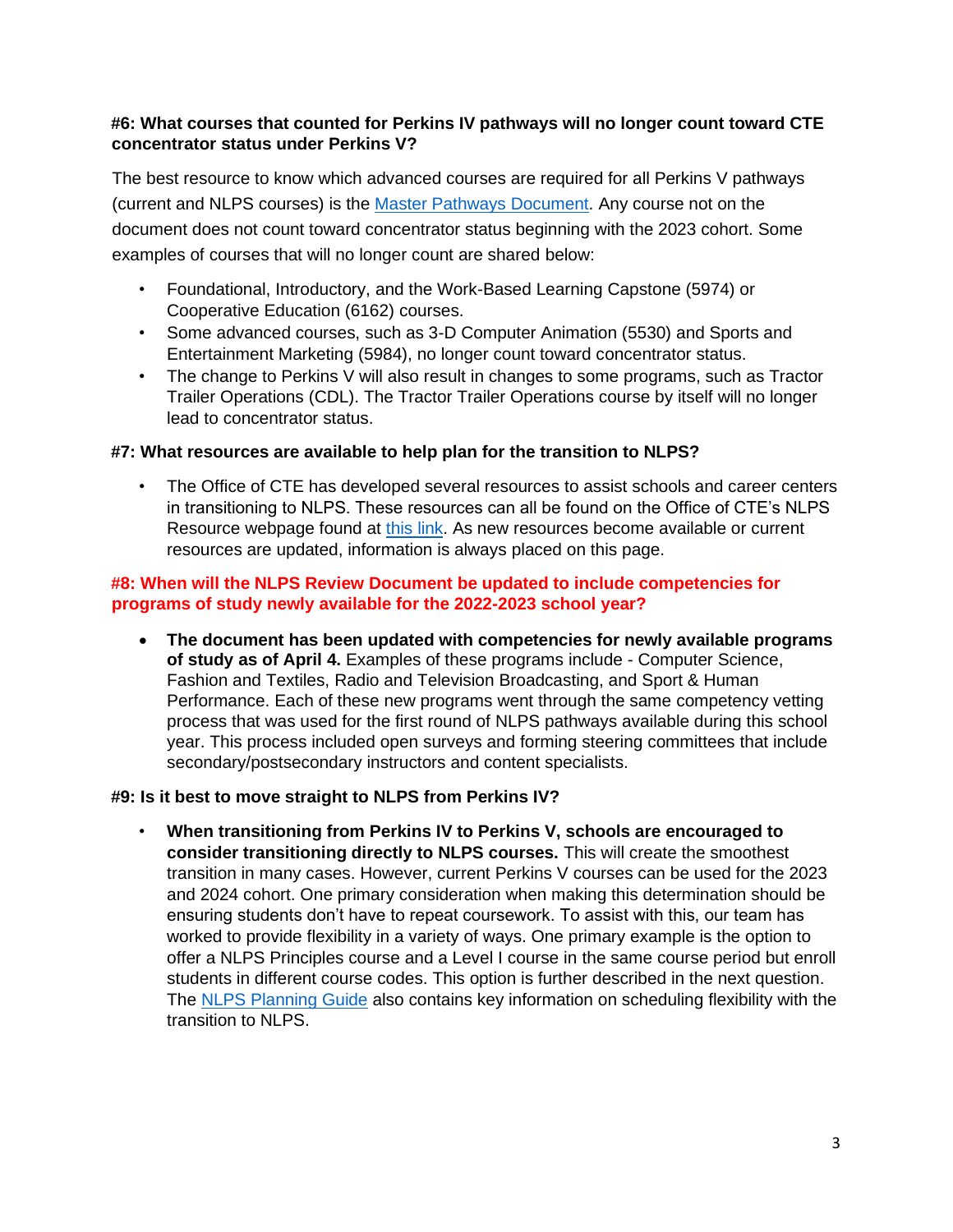## **#10: What options are there for scheduling when some students are participating in NLPS and other students are finishing out a Perkins V pathway?**

For the next two school years, schools and career centers have the option of offering current Level I courses in the same classroom as NLPS Principles or Level II courses in the same classroom as a Concentrator course. An example of this option in practice is shared below:

• During the 2022-2023 school year, a junior student and freshman student could be taking the same class at the same time with the same instructor. The junior would be enrolled in Welding Technology I (5776) and the freshman in Principles of Welding (7110).

Allowing schools to schedule in this way should ease the ability for both cohorts to remain on track to earn concentrator status without requiring the school to offer two separate sections. This option will be especially helpful for smaller or rural schools who are transitioning to NLPS courses. There are a few things to keep in mind if utilizing this option:

- While the content of the Level I course and the Principles course is similar, the instructor should teach according to the competencies detailed in the Principles course.
- This option is only available when offering current Level I or Level II courses and only if they are being offered for 1 credit per semester/2 credits for the year.
- It is up to the school to ensure that the different student cohorts are enrolled in the appropriate course codes. If a 2023 or 2024 student is enrolled using the NLPS Principles course it will be assumed that they are completing the NLPS path. A 2025 student enrolled in a Level I course code will not count toward concentrator status.
- This option in no way allows schools to offer an NLPS Principles course and a NLPS Concentrator course in the same period. These courses are two distinct courses and should be treated as such.
- The Level I course always aligns with the NLPS Principles course for this option. OCTE staff are evaluating each pathway's Level II course to determine the specific NLPS Concentrator course that may be used for this option. For example, in the Health Science Pre-Nursing Pathway, schools would use the Level II course along with the Concentrator B CNA course.

## **#11: How will credit be awarded for students who took a Level 1 course in a pathway where NLPS was not available during the 2021-2022 school year?**

The list of Next Level Programs of Study that were not available during this school year is as follows:

• Architecture, Engineering, and Construction (formerly Architecture Drafting and Design); Building and Facilities Maintenance; Computer Science; Cosmetology and Barbering; Dental Careers; Electronics and Computer Technology; Energy; Fashion and Textile Design; Heavy Equipment; Radio and Television; and Veterinary Science

**Students in the Class of 2025 cohort who earned credits in a Level 1 course this year in one of the pathways listed above may apply the credit toward the NLPS Principles course of the relevant program of study.** The student would then progress into a Concentrator course of the program of study.

This option is only available for enrollments that took place during the 2021-2022 school year. There is no need to change their course enrollment. The state's data system, InTERS, will be set up to automatically count the Level 1 courses in these pathways toward concentrator status.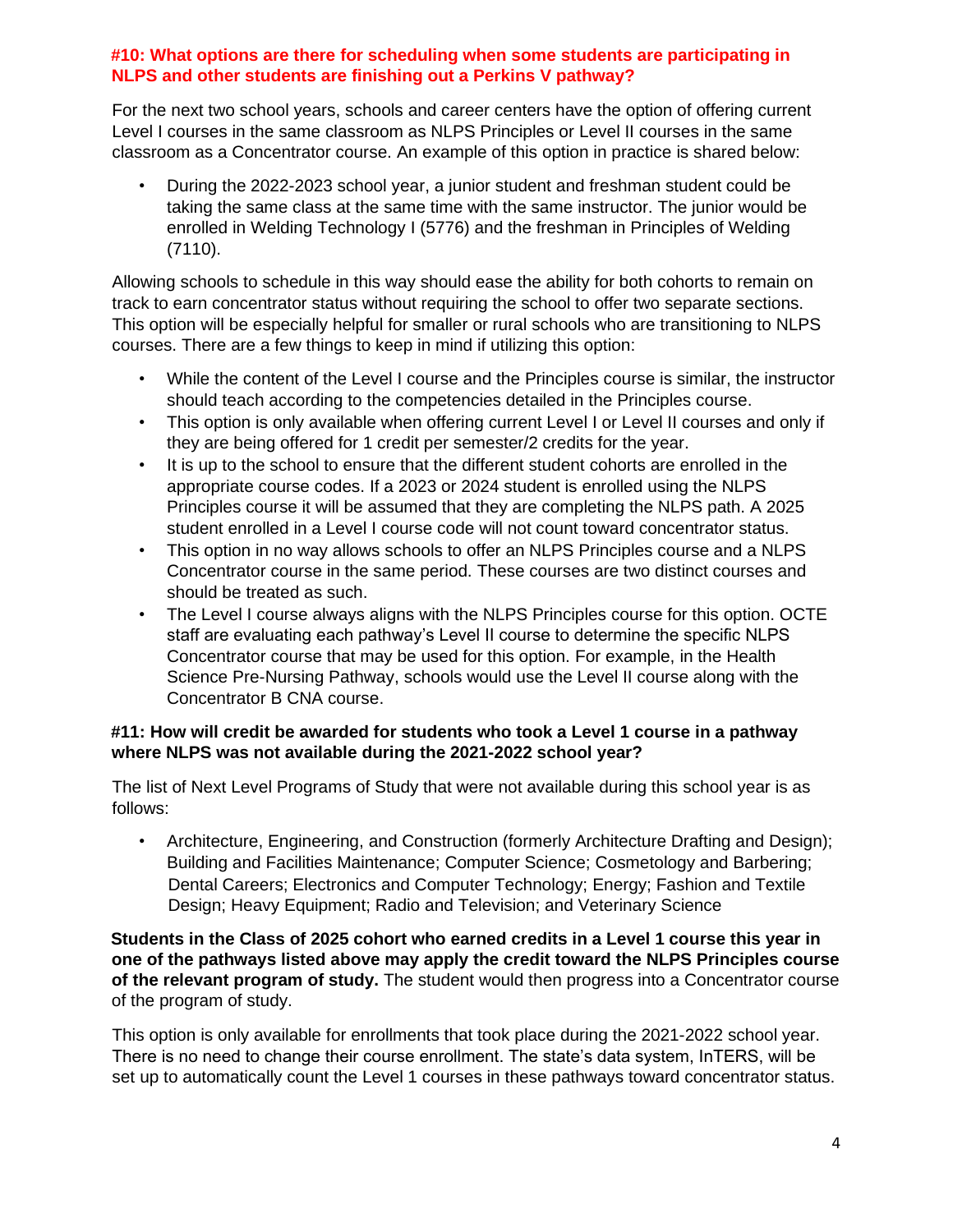## **#12: What will happen to the current CTE courses and pathways?**

All CTE courses that are included in the current Perkins V pathways will be phased out, redesigned, or integrated into NLPS by the 2024-2025 school year. None of the courses will be phased out until 2023-2024 at the earliest.

- Beginning in 2022-2023, current Level I courses that are available for multiple credits per semester will be limited to 1 credit per semester. Current Level II courses that are offered for multiple credits will be limited to 1 credit per semester with the 2023-2024 school year.
- No changes are planned for Introductory and Foundational courses. These courses serve a valuable role at the beginning of a career pathway and there are no plans to change or phase out these courses as part of NLPS implementation.

The Perkins IV pathways, which are based on a student earning 6 credits, will no longer be available after the 2021-2022 school year. All current Perkins V pathways will be transitioned to NLPS by the 2022-2023 school year. The Perkins V pathways will be phased out as the current courses are phased out.

## *NLPS Course Sequence and Student Progression*

## **#1: What considerations went into the design of the NLPS courses and sequence?**

- In order to provide greater consistency and adjust to the new definition of a concentrator in Perkins V, each Level I course has been divided into three smaller courses. Each of these smaller courses are two credit, two semester courses. This new structure ensures that each student in the pathway will have the chance to master the same content through the concentrator sequence.
- While NLPS changes the course structure, the number of credits available in each pathway remains at 12.
- To provide greater intentionality, NLPS are aligned to postsecondary credentials whenever available. The programs of study are aligned to relevant certificates available through Ivy Tech Community College and Vincennes University.

Changes in federal law require program of study to lead students through a non-duplicative sequence that moves from general occupational knowledge and skills through advanced courses that provide more specific occupational competencies. The NLPS sequence meets this requirement and includes all of the technical courses that are required to earn the 30-hour certificate whenever available. Where shorter term certificates are available, the courses required for the CT were included in the concentrator sequence and if needed the first two credits of the capstone course.

The NLPS sequence has been designed to include the 8-10 technical courses typically required for a postsecondary technical certificate. This required moving to a model that equates 1 high school credit to 3 college credits while meeting contact hour requirements. Therefore, most NLPS courses are aligned to two college courses.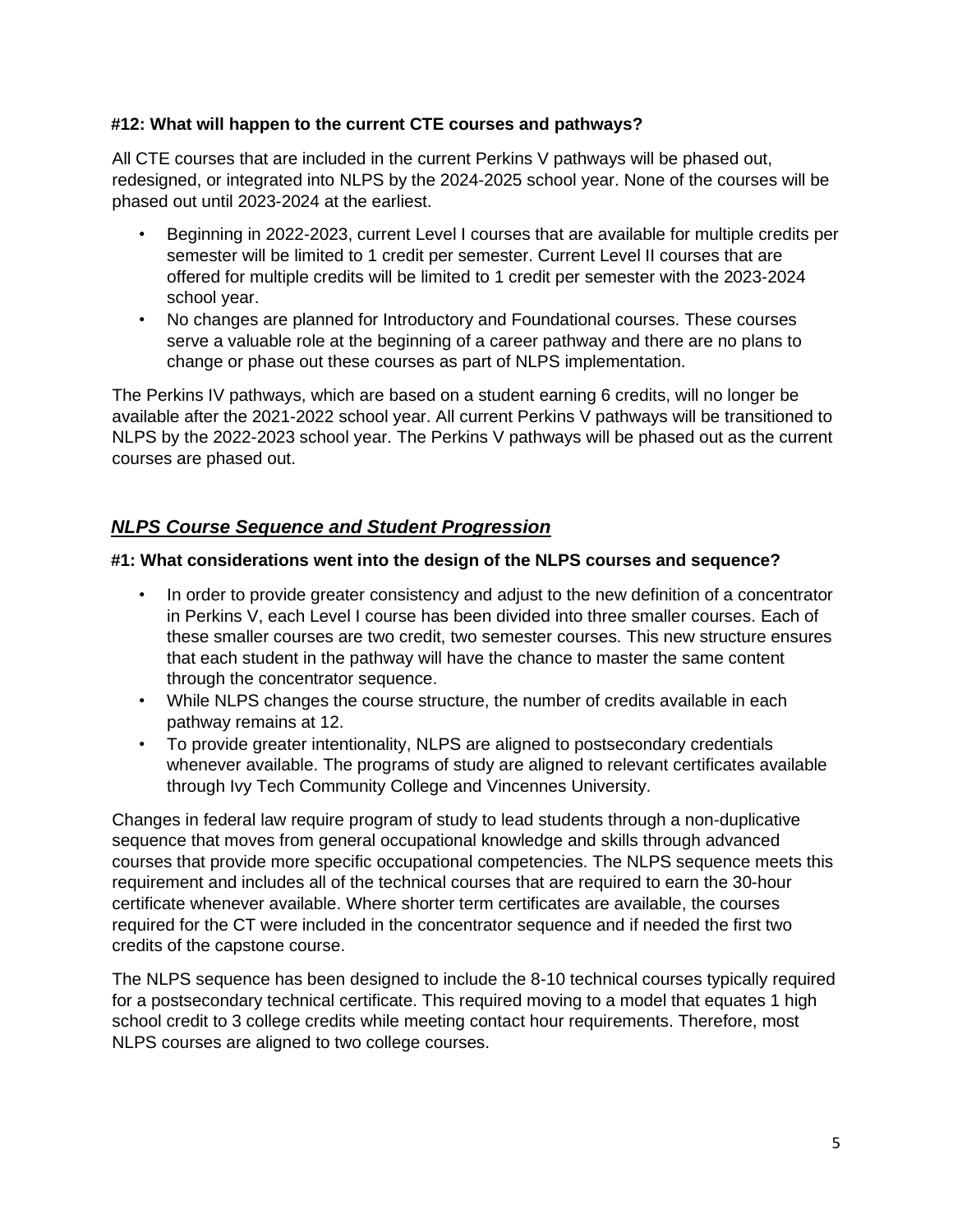## **#2: How do I propose a modification for a NLPS course sequence?**

The Office of CTE is developing an adoption form for Next Level Programs of Study. Proposing modifications will be a part of the adoption form. Guidelines for modification requests will be shared when the form is released. The form will be made available in April of 2022.

#### **#3: Many NLPS courses are linked to more than one postsecondary course, are schools and career centers allowed to pick which postsecondary course they wish to align to?**

The entirety of the standards for each NLPS course must be taught. When a course is aligned to more than one postsecondary course, teaching all the standards will generally mean that you are aligning to all listed postsecondary courses. Achieving the certificates, certifications, etc. that a particular NLPS contains requires teaching to all of the aligned postsecondary courses.

#### **#4: What is the process to request a Locally Created Pathway?**

• Locally Created Pathways are approved through the State Board of Education. Information on this process can be found on the Department of Education's [Graduation](https://www.in.gov/doe/students/graduation-pathways/) [Pathways webpage](https://www.in.gov/doe/students/graduation-pathways/) under "Grad Pathway Requirement 3".

#### **#5: What advice is there for smaller schools who may have trouble teaching all of these classes or offering a wide variety of pathways to students?**

• The NLPS structure represent a hybrid of the Perkins IV definition of a concentrator (earn 6 credits in a pathway) and the completion of at least two advanced courses definition found in Perkins V. Schools are encouraged to focus on offering high-quality pathways that provide students the opportunity to earn a credential. This may mean offering less overall pathways in some cases. There are several options available to expand current pathway offerings including complementing Career Center/Co-op programs or taking advantage of dual enrollment opportunities.

#### **#6: Does a student have to start a NLPS as a 9th grader?**

- No, a student may progress through a NLPS in a variety of ways. While there are 4 courses within each NLPS pathway, it does not mean that a student must take 1 class per year of high school. How a student progresses through a NLPS is a local decision and should be based on the pathway and what is best for the student.
- Taking 1 course per year may be optimal in certain pathways, such as Ag, Engineering, BioMed, or Business. In some other pathways, starting the NLPS later and taking two courses in one year may be a more ideal fit.
- When determining when to offer the Principles course, schools should consider a students' readiness to complete associated dual credits. Some students may not be ready to take a dual credit class as a freshman. In these cases, it may be better to have the students fully explore a career cluster by taking an Introductory course their

freshman year and wait until their sophomore year to begin a NLPS pathway. Most students would have enough flexibility in their schedule to take 2 courses their Junior and Senior year if necessary.

• Health Science or Welding are examples of pathways which may be better taught in longer blocks of time (2 or 3 period blocks). To facilitate offering courses in this way, a school may co-enroll students in up to 6 credits within a pathway. For example, a student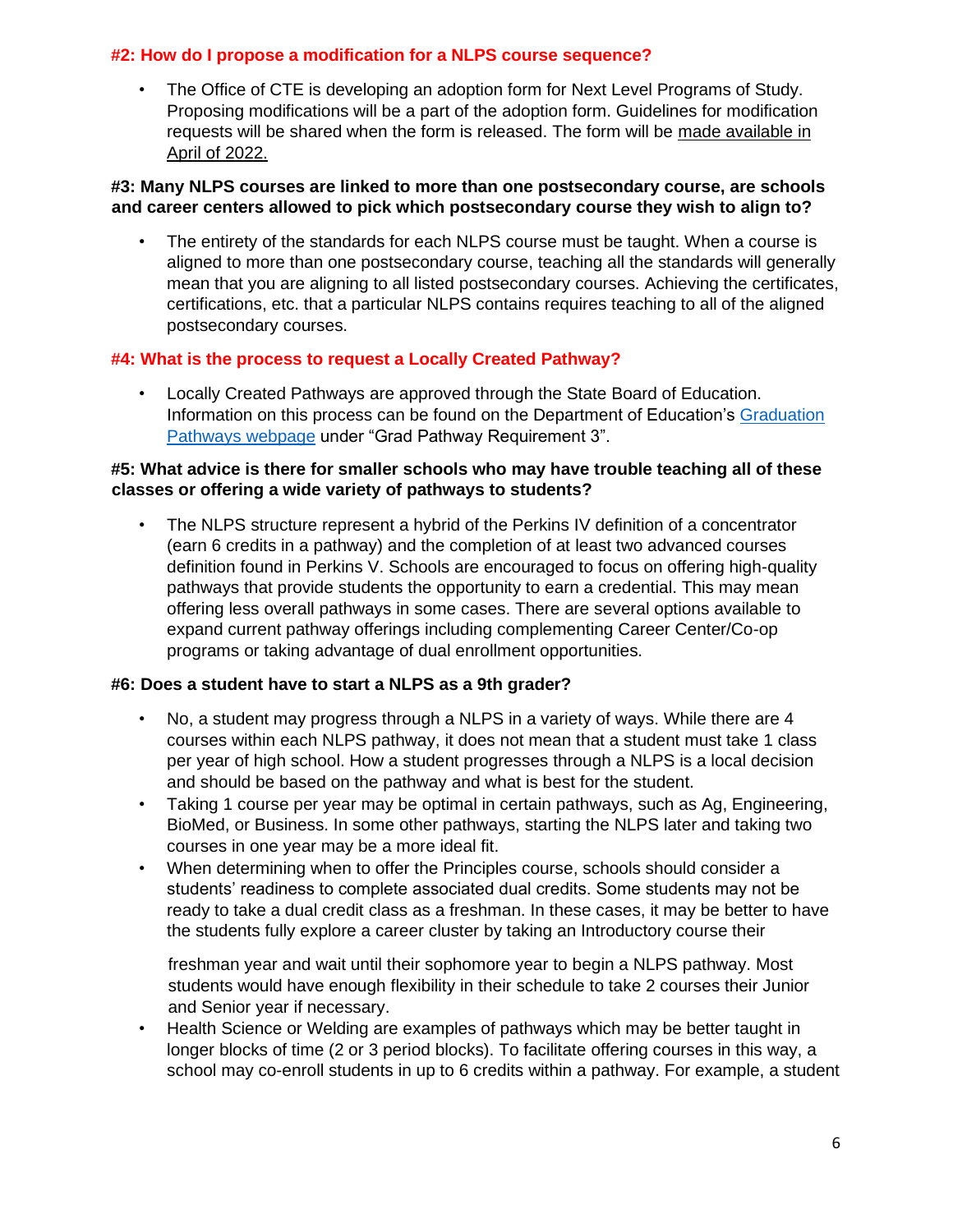may be enrolled in the Principles, Concentrator A, and Concentrator B course during their junior year and then complete the capstone course for 6 credits their senior year.

## **#7: Can students take just one Next Level Program of Study course (as an elective), such as just the Principles course?**

- Schools are encouraged to only offer the Principles courses when students also have the opportunity to continue in the pathway to the Concentrator A and Concentrator B course.
- Students are also free to take other NLPS courses as elective courses. However, if the student has not met the prerequisite or course length requirements, the enrollment will not be eligible for CTE funding. Students taking a NLPS course as an elective will often not be able to take advantage of all dual credit opportunities.

## **#8: Are the Principles courses and Introductory courses interchangeable?**

• **No**, the Principles course for each pathway and the Introductory courses are different courses and serve distinct purposes. An Introductory course offers a broad overview of a career cluster and the main purpose is to help students explore career interests before starting a pathway. The purpose of the Principles course is to provide necessary knowledge and skills for an individual pathway or a select group of closely related pathways. Principles courses are aligned to dual credit courses required for the Technical Certificate (TC) or Certificate of Graduation (CG) at ITCC and VU respectively.

### **#9: Can a Principles level class be offered to students in 8th grade? If so, will the class count as part of the NLPS pathway?**

- Yes, a Principles course can be offered to  $8<sup>th</sup>$  grade students. Credit will be received by the student towards their NLPS pathway. However, **this option is discouraged** as Principles courses contain dual credit content designed for high school students and postsecondary providers are not able to award dual credit to  $8<sup>th</sup>$  graders. Additionally, Principles courses are not eligible to receive CTE funding when offered at the 8th grade level.
- Preparing for College and Careers, Introduction to Agriculture, and Engineering Essentials are the introductory courses currently eligible for funding at the 8th grade level.

#### **#10: For programs of study newly available in 2022-2023, can 2021-2022 student enrollments in Introductory courses count for credit towards a Principles course in the student's desired program of study?**

• No. Introductory course enrollments do not count as credit towards a Principles course in this scenario. Introductory courses do not contain any of the dual credit opportunities available in Principles courses.

#### **#11: Can the Principles course and the Concentrator A course be taught concurrently during the same block of time?**

• No, both courses are aligned to dual credit courses and have required dual credit contact hours. Each course should be taught in a separate block of time or period.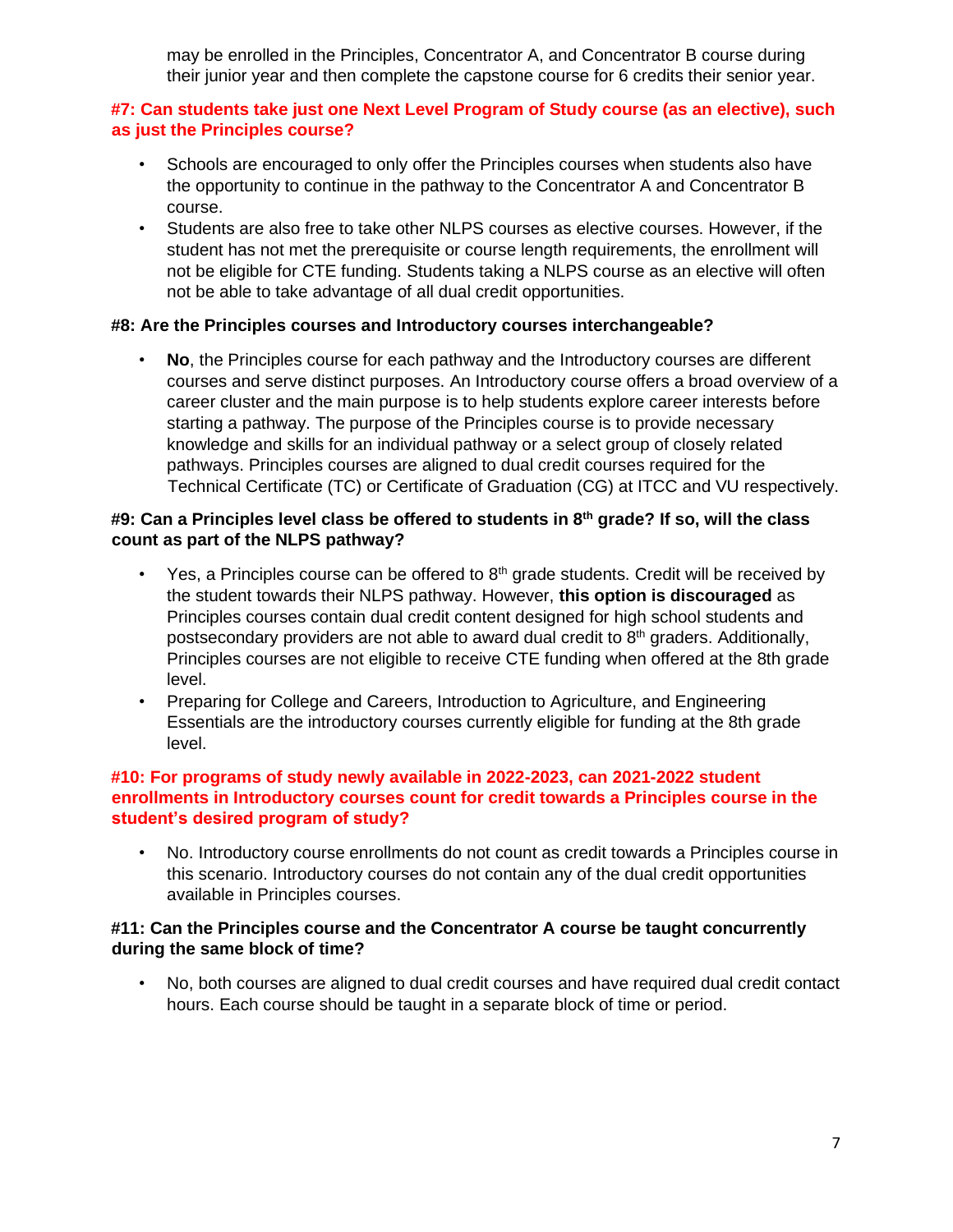# *Capstone Course Information and Purpose*

- Capstone courses have intentionally been designed to have less dual credit and contact hour requirements than the Concentrator courses. Aligning to less dual credits allows flexibility for schools to embed work-based learning opportunities into the Capstone course when possible.
- Capstone courses will be available for multiple credits per semester, similar to current Level 2 courses.

## **#1: Can students complete some, but not all, of the dual credit courses in a Capstone course?**

- Schools have the option of offering the capstone for 1-3 credits per semester. The Office of CTE will be identifying priority competencies aligned to the dual credit courses that should be completed first if the course is only being offered for 1 credit per semester. These priority competencies will be selected based upon which courses are required for the CT.
- Courses that are required for the TC/CG, but are only available through dual enrollment, have been placed in the Capstone course. Schools may choose to teach this content without dual credit or work with a postsecondary partner to be able to provide students with the opportunity to complete the courses through dual enrollment.

### **#2: Are there benefits or consequences if a student who reaches concentrator status does not take (or complete) the Capstone course?**

- Schools are encouraged to offer at least the first two credits of the Capstone course for students, but there is no penalty if they don't. In many cases the required courses for a short-term certificate will not be able to fit into the concentrator courses and the student will need to take some credits of the Capstone course to complete the CT.
- The Capstone courses have been designed to provide up to 150 instructional hours of embedded work-based learning experiences. This focus means many of the Capstone courses are only aligned to 12 or fewer dual credits. Students are expected to be enrolled in at least two credits of related instruction to take advantage of the embedded work-based learning experiences.

## **#3: Can students complete a work-based learning (WBL) course or experience in place of the Capstone course?**

• Absolutely. The WBL capstone course (5974) will still be available for students and will maintain its current prerequisite of at least one advanced course (a Concentrator A or Concentrator B course).

## **#4: What is the Technical Skills Development course and when/how should it be included within NLPS?**

• The Technical Skills Development (TSD) course was designed to meet two different purposes depending on the situation.

o The first option is to take the TSD course to provide additional instructional/learning time. This time may be used to provide students with additional hands-on or lab time or intensive work-based learning experiences. o The second option is for situations where a student is participating in a NLPS at a career center but has already completed the Principles course earlier in their high school career. For example, a freshman student took Principles of Agriculture and then later enrolled at a career center for the Precision Agriculture pathway. The student could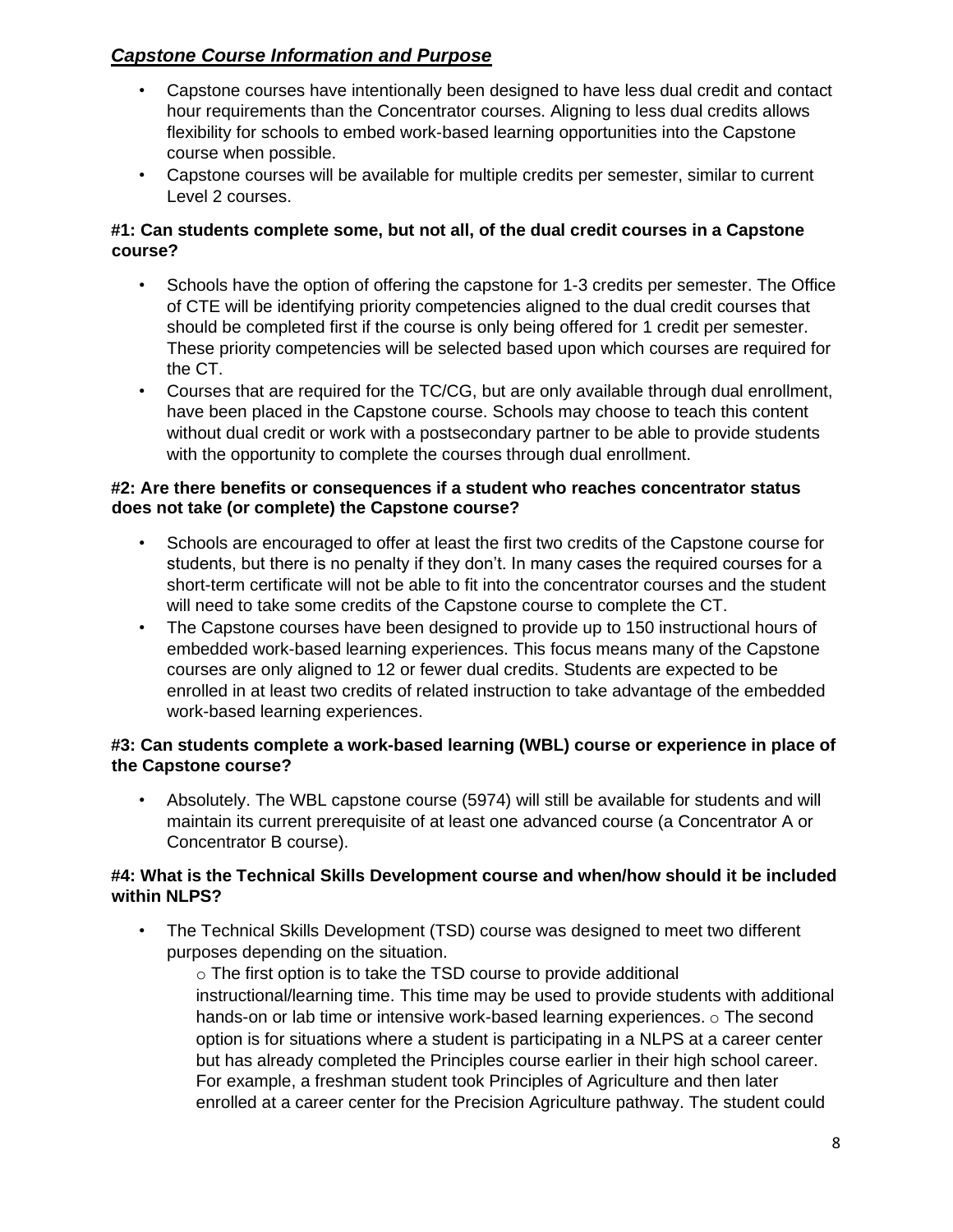enroll in the Technical Skills Development course in place of the Principles course, alongside enrolling in one or both of the Concentrator courses. This will also provide students the opportunity to earn the dual credit for the Principles course if they did not earn the dual credit their freshmen year.

- The course allows students to earn 2 elective credits (does not count for concentrator status) and the course is funded at \$300 (introductory level).
- TSD must be used with a multi-period block that includes a Concentrator A or B course. Schools should use course code 7156 for enrollments in the TSD course.

## *Teacher Qualifications*

## **#1: What are the teacher requirements to teach NLPS courses?**

- As of April 4, 2022, assignment codes for NLPS courses have been added to the NLPS Review Document. These codes have been developed in collaboration with the Department of Education. As much as possible, assignment codes for current courses have been aligned to their NLPS counterparts to ensure current instructors can teach the NLPS courses.
- Additional requirements may be needed to teach some courses for dual credit. Assignment codes don't equal credentialing requirements for dual credit, those requirements are determined by ITCC and VU. The state does not expect nor are we requesting for these requirements to be lowered.

#### **#2: Will secondary teachers receive professional development for better understanding the NLPS? Could this be done in collaboration with the appropriate VU and/or ITCC personnel?**

- Office of CTE staff held several instructor webinars in April of 2021. A recording of one of those webinars is available [here.](https://www.youtube.com/watch?v=-OJ9p2zAFBc) The webinars focused on helping instructors better understand NLPS and start developing strategies for transitioning to the new standards.
- While the capstone courses may include higher level content that has not been traditionally included in the programs, the majority of the content/standards for the concentrator courses is already being offered for dual credit courses.
- ITCC and VU are both eager to help instructors with these dual credit courses. ITCC has offered to allow their teachers to use their course shells and both schools have had representatives participating in the standards development process. Because of the direct alignment, we expect the professional development aspects of dual credit to only increase and become a critical part of the NLPS.

## *Funding*

#### **#1: Many of the new competencies/standards require students to use equipment or software. Will the state help pay for any material costs schools are unable to cover?**

- Through the federal Perkins Grant and the additional tuition support for CTE programs, the state of Indiana invests over \$150 million dollars every year to help cover the costs of CTE programs. Additionally, schools were eligible for persistence funding (1.5 times the Level 1 funding amount) for enrollments in Level 2 courses for the first time in the 2020- 2021 school year. Schools are discouraged from offering programs that they are not fiscally able to support with the appropriate facilities, equipment, and materials.
- Where possible, the Office of CTE will provide grant opportunities to help schools transition to NLPS.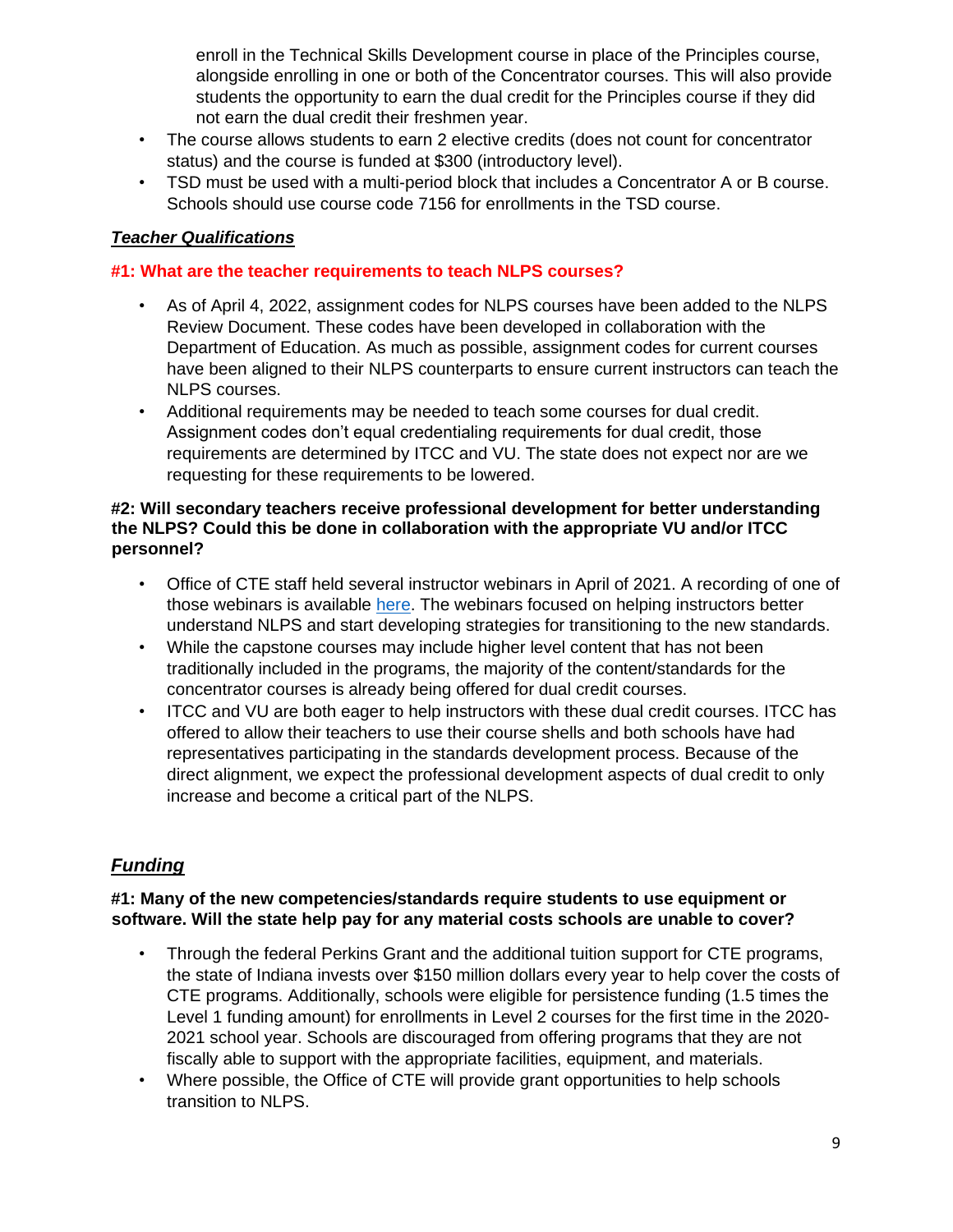## **#2: Will any funding be available to help support industry certification exams since that is a focus of NLPS?**

• The GWC announced in January of 2022 a plan to distribute \$500,000 (\$200,000 from state funds and \$300,000 from Perkins Leadership funds) to assist with covering the costs of industry certifications on the Graduation Pathways list.

### **#3: Will schools still receive funding if they offer only one or two courses in a NLPS program of study? (e.g. Principles course only or just a Concentrator A/B course)**

- A student who has not completed the Principles course may take a Concentrator A or B course for elective credit. However, because the student did not meet the prerequisite requirements, the enrollment would not be eligible for CTE funding.
- NLPS are designed to give students the opportunity to earn concentrator status and to earn credentials while they are in high school. Offering only part of a pathway does not provide this opportunity to students. Thus, schools are strongly discouraged from offering a Principles course without at least offering the corresponding Concentrator A

and B courses for at least one pathway. However, course enrollments would still be funded in scenarios where only the Principles course is offered.

• The Office of CTE will be instituting a digital monitoring system during the 2021-2022 school year which will be used to monitor course requirements and measures of program quality. Examples include dual credits, credential attainments, and the number of students who participated in a WBL experience for each program at each school.

# *Dual Credit*

## **#1: Are all NLPS courses eligible for dual credit?**

• Whenever possible, NLPS courses have been directly aligned to postsecondary programs and courses and are available for dual credit. However, there are courses within a few pathways (i.e. BioMed and Engineering) that are not aligned to any postsecondary courses.

#### **#2: Do courses have to be taken for dual credit to count for concentrator status?**

• No, concentrator status is only determined by completion of the secondary course. We understand that it will be difficult for some schools to offer each course for dual credit. However, dual credits and credentials earned are high-quality outcomes that provide great benefits to students and schools should do all that they can to take advantage of the alignment to postsecondary.

## **#3: How can schools meet all of the contact hour requirements that must be covered for students to earn Ivy Tech and/or Vincennes University dual credits?**

The required contact hours have been taken into consideration when deciding which postsecondary courses could be paired together to create a secondary course. The standards development steering teams, made up of secondary and postsecondary instructors, have verified that there is enough time available to meet the required hours. Schools may also choose to use the Technical Skills Development course to provide additional time to meet these requirements.